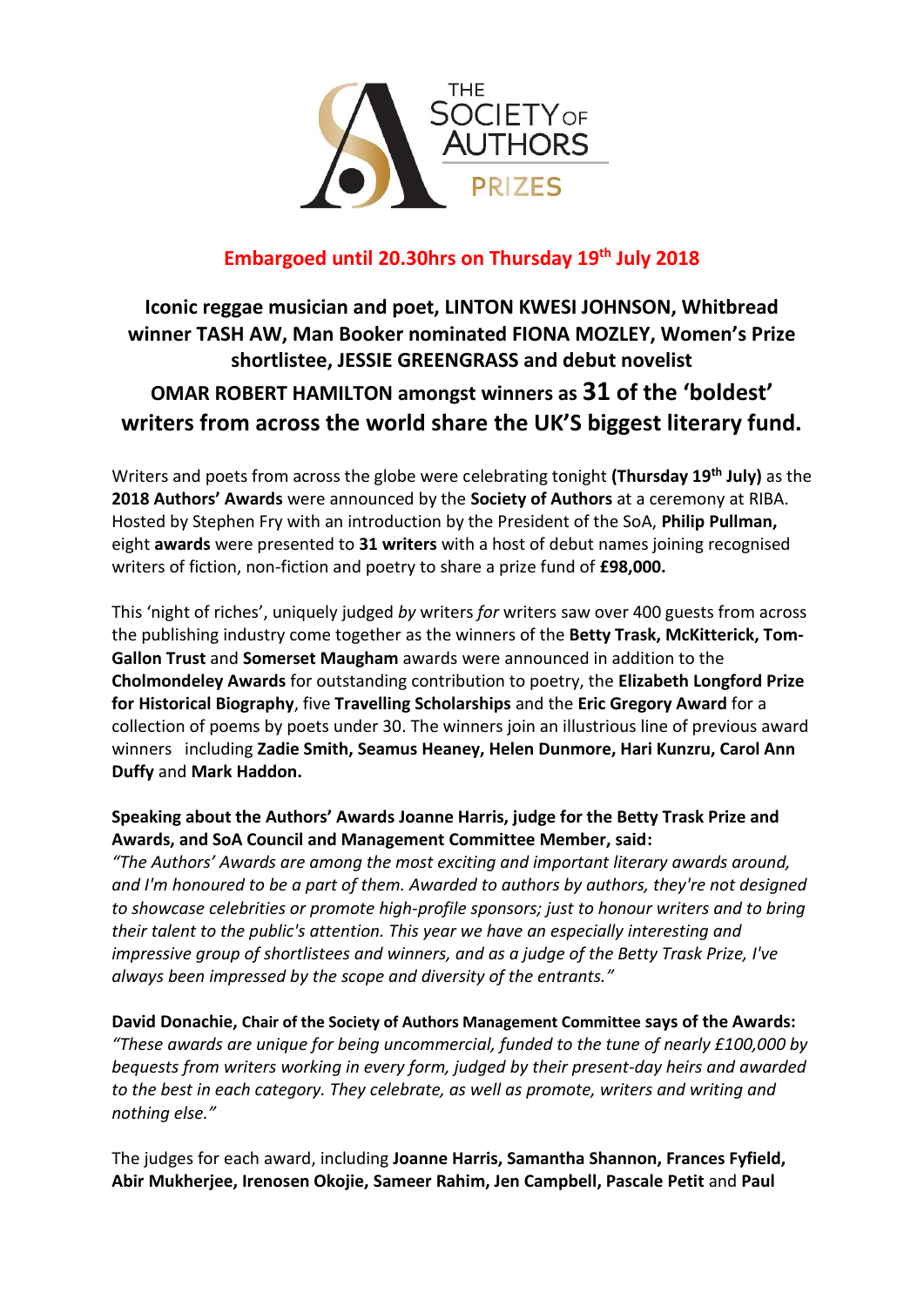**Bailey,** were united in their praise for the *'compelling, challenging, original and emotionally charged'* writing with every facet of human experience, both worldly and other-worldly, home-grown and international, explored.

# **THE WINNERS ARE:**

# **BETTY TRASK AWARD WINNERS – AWARDED £10,000**

### **OMAR ROBERT HAMILTON FOR** *THE CITY ALWAYS WINS* **(FABER AND FABER)**

Omar Robert Hamilton is an award-winning filmmaker and writer. He has written for the *Guardian, the London Review of Books, Mada Masr* and *Guernica*. He is a co-founder of the Palestine Festival of Literature and the Mosireen media collective in Cairo. **OMAR LIVES IN CAIRO.**

**Ben Brooks, Betty Trask judge says:** *"A furious, frenetic novel that captures a pivotal moment in history. It conjures the whispers and screams, from the Cairo streets and the homes of a city unravelling, as its residents battle through their grief."*

# **BETTY TRASK PRIZE WINNERS: - EACH AWARDED £3250**

### **SARAH DAY SHORTLISTED FOR** *MUSSOLINI'S ISLAND* **(TINDER PRESS)**

Sarah Day is a writer and science communicator. With a background in the history and philosophy of science, she has also written non-fiction for publications including *The Guardian, The Vagenda* and the British Society for Literature and Science. She works as an Earth Science Communicator at the Geological Society of London. **SARAH LIVES IN LONDON.**

**Samantha Shannon, Betty Trask judge says:** *"A love story and a cry for justice, rendered in beautiful prose, Mussolini's Island offers an intimate and unflinching record of a little-known atrocity of Fascist Italy."*

### **CLARE FISHER FOR** *ALL THE GOOD THINGS* **(VIKING)**

Clare Fisher was born in Tooting, south London in 1987. After accidentally getting obsessed with writing fiction when she should have been studying for a BA in History at the University of Oxford, Clare completed an MA in Creative and Life Writing at Goldsmiths College, University of London. An avid observer of the diverse area of south London in which she grew up, Clare's writing is inspired by her long-standing interest in social exclusion and the particular ways in which it affects vulnerable women and girls. **CLARE LIVES IN LEEDS, where she writes, teaches creative writing and works as a bookseller.**

**Samantha Shannon, Betty Trask judge says:** "*All the Good Things is not only a piercing reminder of how society continues to fail its most vulnerable people, but a celebration of love, endurance, and redemption in the most desperate of circumstances."* 

### **ELI GOLDSTONE FOR** *STRANGE HEART BEATING* **(GRANTA)**

Eli Goldstone's debut novel *Strange Heart Beating* was published by Granta in 2017. She is a graduate of the City University Creative Writing (Novels) MA and her work has been featured in the Guardian, the Irish Times, Buzzfeed, Granta Magazine and Ambit, among others. She is the former prose editor of Cadaverine magazine and Somesuch Stories' sex columnist. She currently lives in Margate. **ELI LIVES IN MARGATE.**

*Ben Brooks, Betty Trask judge says: "Beautifully, unexpectedly written and tenderly funny, while navigating pain. A special, rare book."*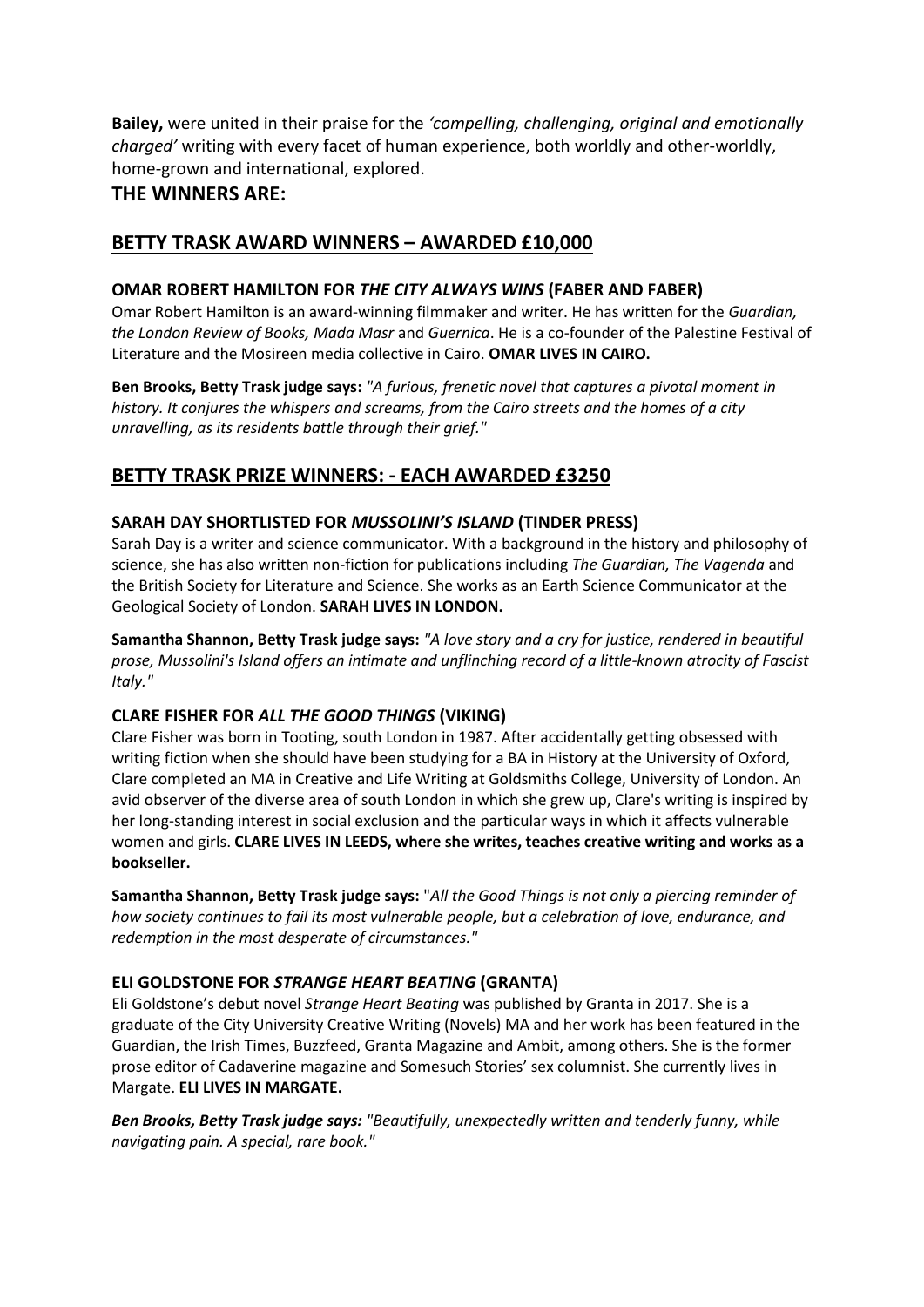### **LLOYD MARKHAM, SHORTLISTED FOR** *BAD IDEAS\CHEMICALS* **(PARTHIAN)**

Lloyd Markham was born in Johannesburg, South Africa, moving to and settling in Bridgend, South Wales when he was thirteen. He spent the rest of his teenage years miserable and strange and having bad nights out before undertaking a BA in Writing at Glamorgan followed by an MPhil. He enjoys noise music, Japanese animation and the documentaries of Adam Curtis. He operates synthesisers in a band called Deep Hum and has less bad nights out these days. **LLOYD LIVES IN CARDIFF.**

**Joanne Harris, Betty Trask Judge says:** *"A quirky, surreal and often very funny story by a talented new writer: Red Dwarf meets Trainspotting, narrated in a new, original voice."*

### **MASANDE NTSHANGA FOR** *THE REACTIVE* **(JACARANDA)**

Masande Ntshanga is the winner of the inaugural PEN International New Voices Award in 2013, and a finalist for the Caine Prize in 2015. He was born in East London in 1986 and graduated with a degree in Film and Media and an Honours degree in English Studies from UCT, where he became a creative writing fellow, completing his Masters in Creative Writing under the Mellon Mays Foundation. He received a Fulbright Award, an NRF Freestanding Masters scholarship, a Civitella Ranieri Fellowship and a Bundanon Trust Award. His work has appeared in *The White Review, Chimurenga, VICE* and *n + 1*. He has also written for *Rolling Stone magazine***. MASANDE LIVES IN JOHANNESBURG, SOUTH AFRICA.**

**Ben Brooks, Betty Trask judge says:** *"Lindanathi's painful, hazy existence, is kept meaningful by friendships formed at an HIV support group. The friends tumble through days and meander through the streets of a South Africa that doesn't care. Wonderfully written and quietly devastating"* 

**The Betty Trask Prize and Awards are presented for a first novel by a writer under 35. Past winners include Zadie Smith, David Szalay, Hari Kunzru and Sarah Waters.** 

# **MCKITTERICK PRIZE WINNER – AWARDED £4,000**

### **ANIETIE ISONG FOR** *RADIO SUNRISE* **(JACARANDA)**

Anietie Isong has worked as a journalist, speechwriter and public relations manager in the UK and abroad. His writing has received awards, including a Commonwealth Short Story Award and Remember Oluwale Writing Prize. Anietie holds an MA in Communications from the University of Leicester and completed a PhD in New Media and Writing at De Montfort University, Leicester. **ANIETIE LIVES IN LONDON.**

**Aamer Hussein, McKitterick judge says:** *"It's a particular pleasure to discover the original, intriguing voice of Anietie Isong. In his brief, deftly-told Radio Sunrise, the author depicts his often hapless protagonist's sexual mishaps and political travails on a journey to his hometown with a unique blend of humour and poignance. An intriguing and accomplished new novelist"*

# **MCKITTERICK PRIZE RUNNER-UP – AWARDED £1,250**

# **FRANCES MAYNARD FOR** *THE SEVEN IMPERFECT RULES OF ELVIRA CARR* **(PAN MACMILLAN)**

Frances Maynard teaches English part-time to adults with learning difficulties, including Asperger's. She is married with one grown-up daughter and lives in Dorset. She also spends time in Blackheath south-east London. **FRANCES LIVES IN POOLE, DORSET.**

**Frances Fyfield, McKitterick judge says:** *"Explores the dilemma of a twenty seven year old autistic daughter after her powerfully protective mother dies. The daughter has to learn how to live, using*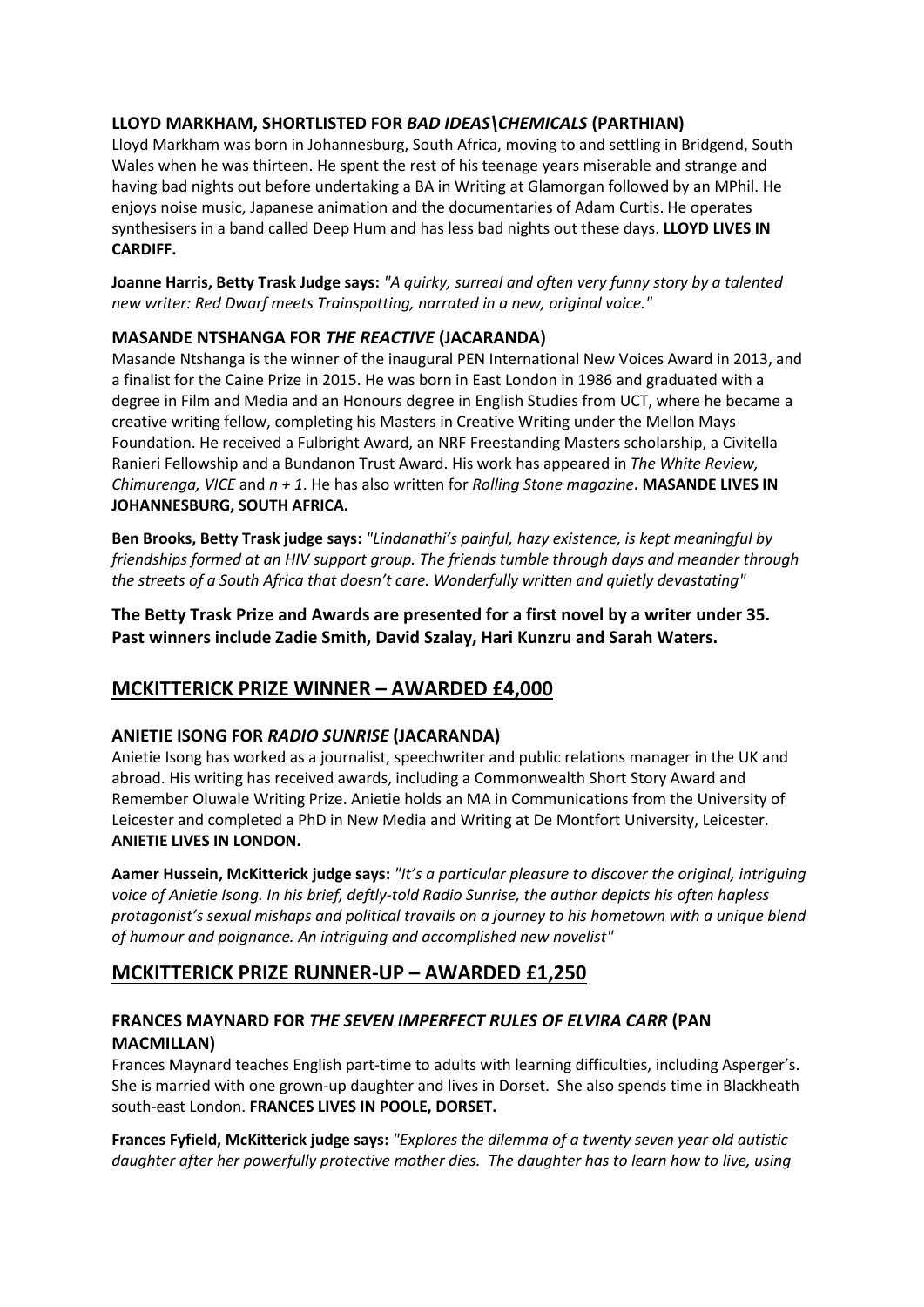*her underrated intelligence and conspicuous honesty to form rules for her own existence... this is a quiet, informative and inspirational Journey into the unknown, with a fantastic narrator."*

**The McKitterick Prize is awarded to a first novel by a writer over 40. Past winners include Helen Dunmore, Mark Haddon and Petina Gappah.** 

### **TOM-GALLON TRUST AWARD WINNER: AWARDED £1,000**

#### **CHRIS CONNOLLY FOR** *THE SPEED OF LIGHT AND HOW IT CANNOT HELP US*

Chris Connolly was born in Dublin in 1983. His fiction and poetry has appeared in *the Irish Times, the Irish Independent, Southword, the Galway Review* and the *Hennessy Book of Irish Fiction*, among others, and has been broadcast on RTÉ Radio. His work has won numerous awards, including Best Emerging Fiction at the 2016 Hennessy Literary Awards, the RTÉ Francis McManus competition, the *Easy Street Magazine* 'Great American Sentence Contest' and the Over the Edge: New Writer of the Year award. He was highly commended in the Manchester Fiction Prize, and more recently runnerup in the Deborah Rogers Writing Award, and winner of the Ginosko Flash Fiction Competition. **CHRIS LIVES IN DUBLIN.**

**Paul Bailey, Tom-Gallon Trust judge says:** *"'The Speed of Light and How it Cannot Help Us' is a beautifully composed story about a harrowing matter. Years of doubt and grief pass by in a very few pages, bringing more incomprehension in their wake. Then a new and fragile piece of evidence in the murder case provides a slight cause for hope. Nothing is overstated here, nothing forced in the deliberately unsensational narrative."*

# **TOM-GALLON TRUST AWARD RUNNER-UP: AWARDED £575**

#### **BENJAMIN MYERS FOR** *A THOUSAND ACRES OF ENGLISH SOIL*

Benjamin Myers was born in Durham, UK, in 1976. He is a journalist and award-winning author of six novels, translated into several languages. *The Gallows Pole* was the recipient of a SoA Authors' Foundation Roger Deakin Award in 2016 and won the 2018 Walter Scott Prize. His latest book, *Under The Rock,* was published in May. **BENJAMIN LIVES IN WEST YORKSHIRE.** 

**Irenosen Okojie, Tom-Gallon judge says:** *"This is a profound, confident piece. Vividly written, juxtaposing old and new worlds, and the beauty and brutality in between."*

**The Tom-Gallon Trust Award is awarded for a short story by a writer who has had at least one short story accepted for publication. Previous winners include Lucy Wood, Grace Ingoldby and Claire Harman.** 

# **SOMERSET MAUGHAM AWARD WINNERS: THREE WRITERS EACH AWARDED £5250**

### **KAYO CHINGONYI FOR** *KUMUKANDA* **(CHATTO & WINDUS) - POETRY**

Kayo Chingonyi was born in Zambia in 1987, moving to the UK in 1993. He is a fellow of the Complete Works programme for diversity and quality in British Poetry and the author of two pamphlets, *Some Bright Elegance* (Salt, 2012) and *The Colour of James Brown's Scream (*Akashic, 2016). Kayo has been invited to read from his work around the world and his poems have been translated into Spanish, German, and Swedish. He was awarded the 2012 Geoffrey Dearmer Prize for his poem '*from calling a spade a spade'* and served as Associate Poet at the Institute of Contemporary Arts from Autumn 2015 to Spring 2016. **KAYO LIVES IN LONDON.**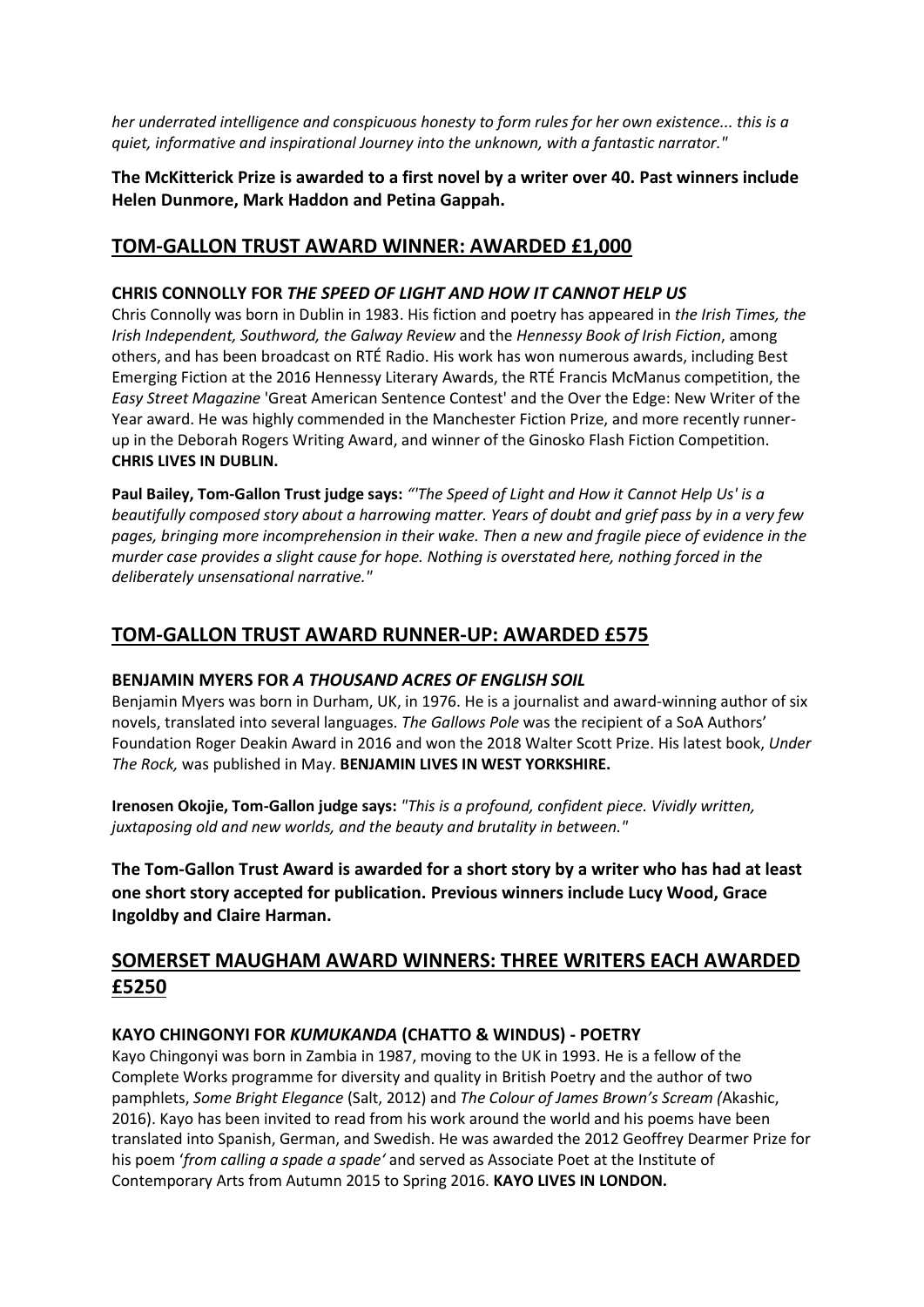**Barney Norris, Somerset Maugham judge says:** *"This is a rich and sophisticated collection, full of wry insight and rewarding repeated readings. Chingonyi can write - but more excitingly and perhaps more rarely, he can think, and that's the real delight of this book, his compelling intelligence."* 

#### **FIONA MOZLEY FOR** *ELMET* **(J M ORIGINALS) – NOVEL**

Fiona Mozley grew up in York and has lived in London, Cambridge and Buenos Aires. She is now writing a PhD thesis on the concept of decay in the later Middle Ages, as well as writing fiction. Fiona works part-time at The Little Apple Bookshop. **FIONA LIVES IN YORK.**

**Jen Campbell, Somerset Maugham judge says:** *"Reading this, I almost expected moss and bracken to sprout from the pages, so vivid is the setting of this outstanding novel, complete with weather-worn characters I'll struggle to forget. Mozley is a true craftsman."*

#### **MIRIAM NASH FOR** *ALL THE PRAYERS IN THE HOUSE* **(BLOODAXE BOOKS) - POETRY**

Miriam Nash is a poet, performer and educator who grew up in Scotland, England and Wales. She was awarded a Fulbright Scholarship to study poetry at Sarah Lawrence College in New York and graduated with an MFA in 2014. She has performed her work internationally, and brought poetry into schools, museums, mental health organisations and prisons in the UK, USA and Singapore. She was the first Writer in Residence at Greenway, Agatha Christie's summer home, as part of Writing Places with the National Trust, Literature Works and The Poetry Archive. Her poetry has appeared in numerous magazines and her pamphlet, *Small Change* (flipped eye), was published in 2013. She received an Eric Gregory award from the Society of Authors in 2015 and was runner-up for the Edwin Morgan Poetry Award in 2016. **MIRIAM LIVES IN LONDON.**

**Barney Norris, Somerset Maugham judge says:** *"An absorbing, dreamlike example of how writers can cut through to the spirit of a place and show you the heart of the worlds they have visited."*

**The Somerset Maugham Awards are for published works of fiction, non-fiction or poetry by writers under 35, to enable them to enrich their work by gaining experience of foreign countries. Past winners include Hari Kunzru, Helen Oyeyemi, Julian Barnes, Zadie Smith and Jonathan Freedland.** 

# **ERIC GREGORY AWARD WINNERS – SEVEN POETS EACH AWARDED £4050 Awarded for a collection of poems by a poet under 30:**

#### **ZOHAR AKTINS FOR** *SYSTEM BABY*

**ZOHAR ATKINS** wrote System Baby over a seven-year period, while pursuing a doctorate in Theology at Oxford and rabbinic ordination in New York and Jerusalem. His poems have been featured in Carcanet's New Poetries VII, PN Review, The Oxonian Review, The Glasgow Review of Books, Blackbox Manifold, Wave Composition, Tenebrae, Eborakon (forthcoming), and elsewhere. His debut collection, Nineveh (Carcanet), is due in 2019. He won the 2012 Oxonian Review Poetry Competition and was a keynote poet at the University of York's 2018 Poetics of Faith Conference. He holds both BA and MA from Brown University (Phi Beta Kappa), a D.Phil from Oxford (Balliol), and rabbinic ordination from the Jewish Theological Seminary. **ZOHAR GREW UP IN NEW JERSEY AND LIVES IN NEW YORK**

**Carol Rumens, Judge for the Eric Gregory Awards says:** "*The poems in System Baby take ancient clay and sculpt vigorously innovative shapes: how very refreshing to plunge into a collection which re-*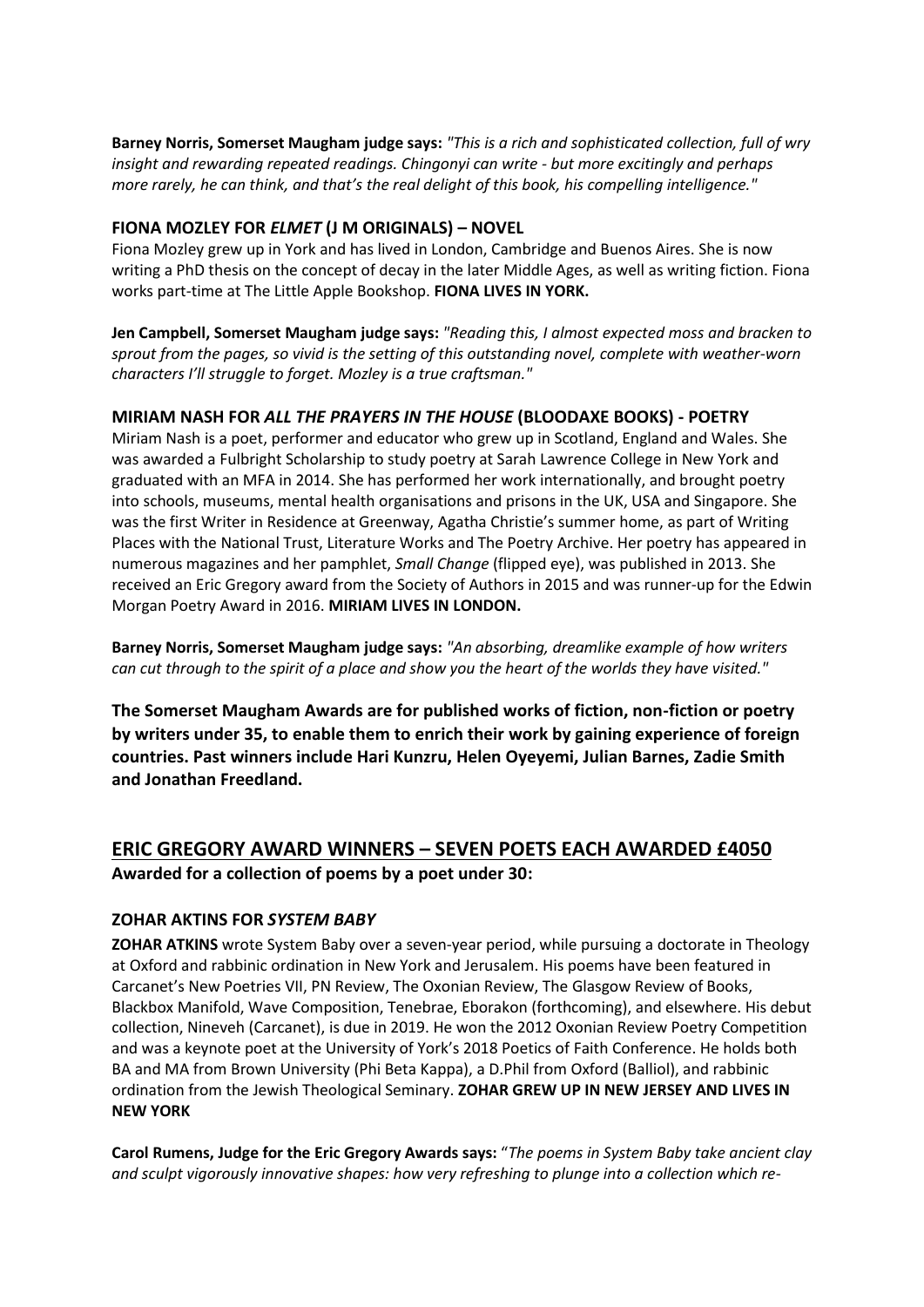*thinks historical Jewish religion and culture with such subversive, witty originality. 'Revelatory' is not too strong a word."*

#### **VICTORIA ADUKWEI BULLEY FOR** *GIRL BEING*

**VICTORIA ADUKWEI BULLEY** is a poet, writer and filmmaker. An alumna of the Barbican Young Poets, her work has featured in *The Poetry Review*, *Ambit* and *tonguejournal.org*, and broadcast on BBC Radio 4 *Woman's Hour*. She was shortlisted for the Brunel University African Poetry Prize 2016, and has held residencies internationally in the US and Brazil, alongside London's V&A Museum. Her debut pamphlet, *Girl B*, was part of the 2017 New-Generation African Poets chapbook series. Victoria is the director of MOTHER TONGUES, an intergenerational poetry, film and translation project supported by Arts Council England and Autograph ABP. She studied English and Drama at the University of Kent, graduating with first class honours. She then worked as a teaching assistant at Haberdashers' Aske's Hatcham College, in New Cross. Victoria is currently the project manager of the Rebecca Swift Foundation, supporting the development of the inaugural Women Poets' Prize. **VICTORIA LIVES IN ESSEX.**

**Inua Ellams, Judge for the Eric Gregory Awards says:** *"In 'Girl Being' Victoria Adukwei Bulley's capturing of the young black female socio-political consciousness is by turns visceral, expansive deeply experimental, yet disarming, nuanced and celebratory."*

### **JENNA CLAKE FOR** *FORTUNE COOKIE* **(EYEWEAR PUBLISHING)**

**JENNA CLAKE** is a Lecturer in Creative Writing at Teesside University, having studied for a PhD and MA in Creative Writing at the University of Birmingham, where she also gained a BA in English with Creative Writing. Her debut poetry collection, *Fortune Cookie*, won the 2016 Melita Hume Prize, and was subsequently published by Eyewear in 2017. She was awarded first prize in the 2017 BareFiction Poetry Competition. Her work has appeared in *Poetry Review*, *The Rialto*, and *Oxford Poetry*. **JENNA LIVES IN NEWCASTLE AND WAS ALSO SHORTLISTED FOR THE SOMERSET MAUGHAM AWARDS THIS YEAR.**

**Ahren Warner, Judge for the Eric Gregory Awards says:** *"'Fortune Cookie' is technically assured and original in its fusion of wit and sincerity into a lyricism that feels absolutely contemporary, whilst eschewing the glib."*

#### **JOSEPH EASTELL FOR** *BLOSSOM BOY BETA TEST*

**JOSEPH EASTELL** is a poet from Keighley, West Yorkshire. His poems have appeared online in *3am*; *Streetcake*; *Ink Sweat & Tears*; *The Bohemyth*; *New Linear Perspectives*; *& Bare Hands* amongst others. He was included in the *Burning Eye* anthology *Rhyming Thunder – The Alternative Book of Young Poets*. He has been featured poet at the Bristol Spring Poetry Festival. He has self-published two limited edition pamphlets of poetry. **JOSEPH LIVES IN WEST YORKSHIRE.**

**Inua Ellams, Judge for the Eric Gregory Awards says**: *"Reconciling our technologically enhanced existence with the natural world is one of poetry's earliest concerns. In 'Blossom Boy Beta Test' Joseph Eastell engages and updates this tradition in startling masterful poems."*

#### **ANNIE KATCHINSKA FOR** *SESAME POWDERS*

**ANNIE KATCHINSKA** was born in Moscow in 1990 and grew up in London. She won Foyle Young Poet of the Year Awards in 2006 and 2007 and her Faber *New Poets* pamphlet was published in 2010. Her poems have been published in a variety of magazines including *Poetry London*, *Ambit* and *Poetry Wales*. Her second pamphlet, *Natto*, was published by If a Leaf Falls Press in 2018. She studied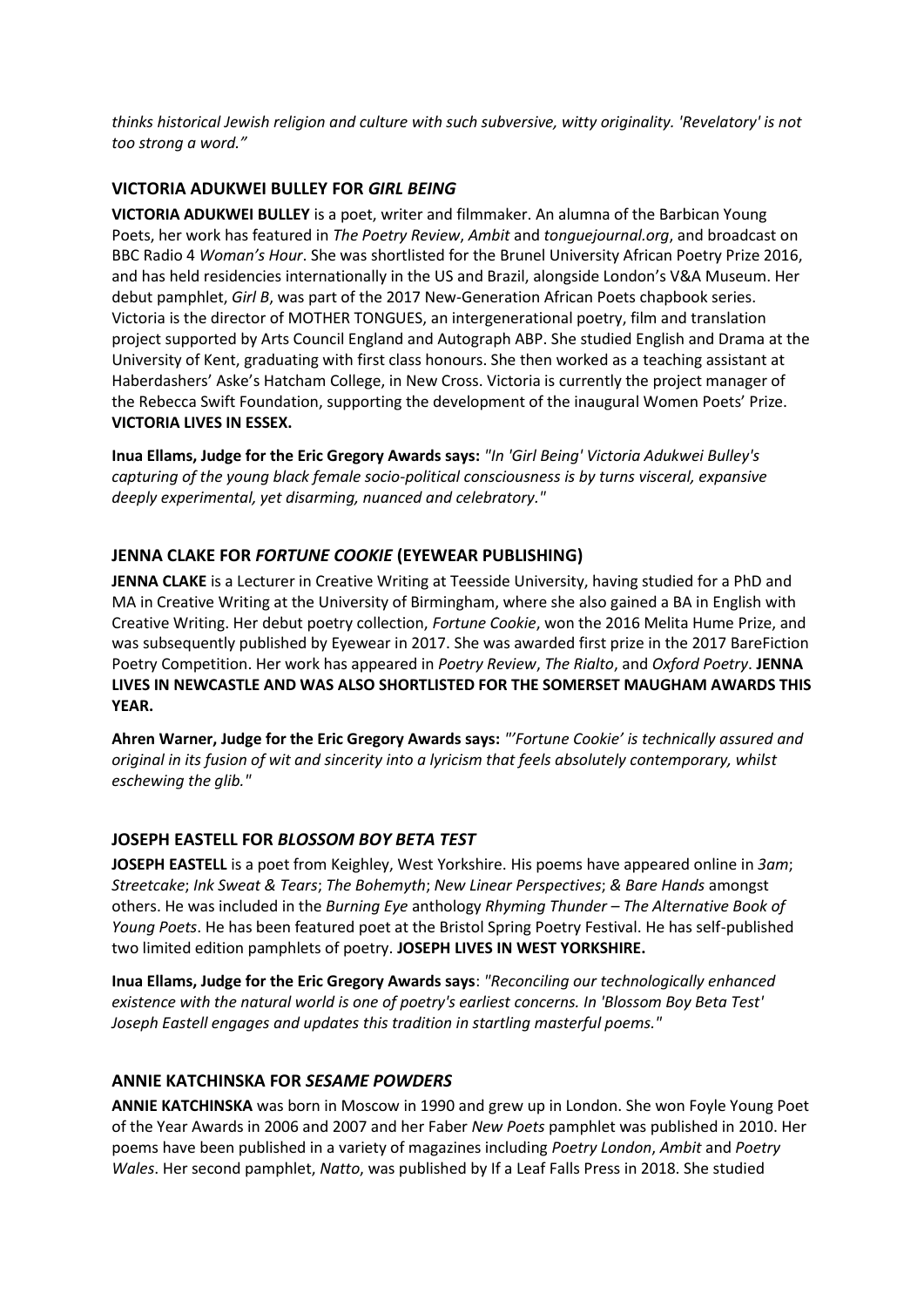Classics at Cambridge University before spending two years working in Sapporo, Japan. She currently works in the SEN department of a secondary school in North London and is completing a postgraduate diploma in child and adolescent counselling. **ANNIE LIVES IN LONDON**

**Carol Rumens, Judge for the Eric Gregory Award says**: "*I admired so much in this collection: its warmth of tone, linguistic range, the global reach of its allusions, the varied characters, the bodily intelligence, the emotional richness of the presented 'self' and the way an anecdote might suddenly flame into impassioned prayer. A terrific dance of verbal and rhythmic energy, Sesame Powders sustains the pace from start to finish, but it's also a deep, refreshing well of human experience, and a demonstration of poetry speaking truth to the present moment."*

#### **ALI LEWIS FOR** *HOTEL*

**ALI LEWIS** was born in Nottingham in 1990. His poems have appeared in magazines including *The Poetry Review*, *Ambit*, *The Rialto*, and *Magma*. He has a degree in Politics from Cambridge, where he received the John Dunn and Precious Pearl Prizes, and an MA in Creative Writing from Goldsmiths College, where he was shortlisted for the Pat Kavanagh and Ivan Juritz Awards. He has also been shortlisted or commended in the Jane Martin, Poetry Book Fair, and PBS Student Poetry Competitions, and was selected for the 2016 TOAST Poet mentoring scheme. He works for the Poetry School where he runs the Poet Development projects and co-edits *Campus*, the Poetry School's online magazine. **ALI LIVES IN LONDON**

**Ahren Warner, Judge for the Eric Gregory Awards says:** "'*Hotel' is formally accomplished and offers a consistency of tone, of register and of ambition that succeeds in conveying a strong sense of both identity and project."*

### **STEPHEN SEXTON FOR** *THE ANIMALS, MOON*

**STEPHEN SEXTON**'s poems have appeared in *Granta*, *Poetry London*, and *Best British Poetry 2015*. His pamphlet, *Oils*, published by The Emma Press, was the Poetry Book Society's Winter Pamphlet Choice. He was the winner of the 2016 National Poetry Competition and the recipient of an ACES award from the Arts Council of Northern Ireland. He lives in Belfast where he teaches at the Seamus Heaney Centre for Poetry at Queen's University, where he completed a PhD in 2017. **STEPHEN LIVES IN BELFAST**

**Inua Ellams, Judge for the Eric Gregory Awards says**: *"The poems in Stephen Sexton's 'The animals, moon' would turn line after line, burrowing into themselves. Surprising and funny, they show Stephen Sexton's ability to construct resonant myth and narrative out of the everyday nothing."*

# **THE CHOLMONDELEY AWARD WINNERS – FIVE POETS EACH AWARDED £1680 Presented for a body of work by a poet.**

#### **VAHNI CAPILDEO:**

**VAHNI CAPILDEO** was born in Port of Spain, Trinidad, and now lives between Scotland and Trinidad. She read English Language and Literature at Christ Church, Oxford, winning an Overseas Student Research Award to continue to an MSt in Medieval studies and was awarded a Rhodes Scholarship to pursue a doctorate in Old Norse literature and translation theory. Recent publications include her sixth full-length book of poems, *Venus as a Bear* (Carcanet, 2018); non-fiction for *The White Review*; and a selection of new poems in *The Irish Review*. Previous prizes include the Forward Poetry Prize's Best Collection Award and a T.S. Eliot Prize nomination for *Measures of Expatriation* (2016 Bocas Litfest). She has also has worked outside academia: for the *Oxford English Dictionary*, for Commonwealth Writers, the cultural initiative of the Commonwealth Foundation, and as a volunteer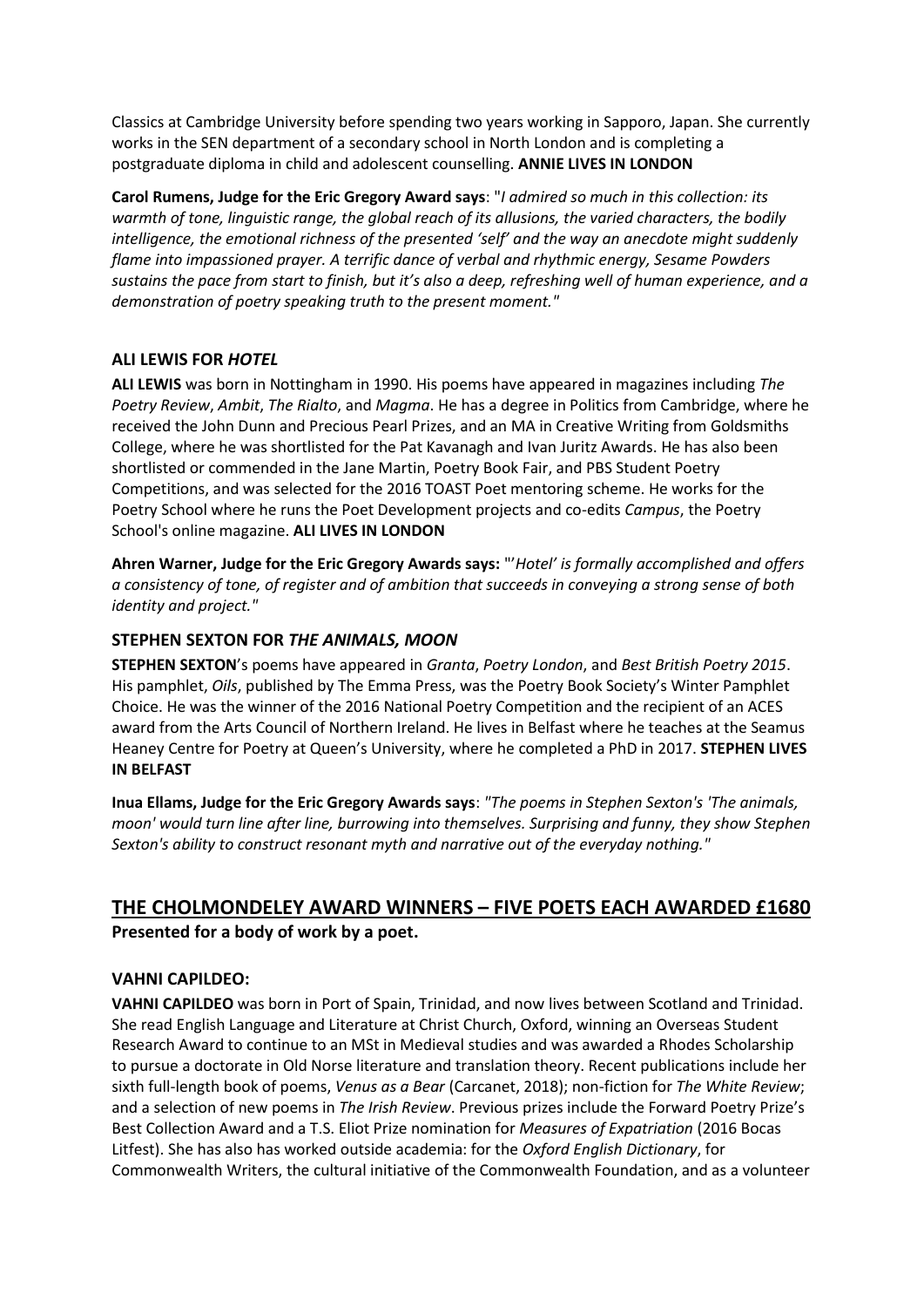with the Oxford Sexual Abuse and Rape Crisis Centre. She was poet in residence for the University of Canberra's Poetry on the Move festival (2017), and is the Douglas Caster Cultural Fellow in Poetry at the University of Leeds (2017-2019). **VAHNI LIVES IN EDINBURGH.**

**Pascale Petit, Judge for the Cholmondeley Award says:** *"When I read Vahni Capildeo's poems, I never know where I'll end up, or how. Her mercurial intellect makes each one challenging, exhilarating and game changing."*

#### **KATE CLANCHY:**

**KATE CLANCHY** was born and grew up in Scotland. She did an English degree and PGCE at Exeter College Oxford, and has since worked in schools and as a freelance writer. Her three award-winning collections of poems, all from Picador, have been gathered into a *Selected Poems*, and she also edited the *Picador Book of Birth*. She has won awards for her fiction and nonfiction, including the BBC National Short Story Award. Since 2009, she has been Writer in Residence in her local school, Oxford Spires Academy, where her work has resulted in a Radio Press shortlisting for a Ted Hughes Award (2015), an acclaimed essay, *The Very Quiet Foreign Girls' Poetry Group*, a popular Twitter account and most recently, an anthology, *England, Poems from a School*. She is a Fellow of the Royal Society of Literature and was made an MBE in 2018. **KATE LIVES IN OXFORD.**

**Paul Farley, Judge for the Cholmondeley Awards says:** *"Kate Clanchy has written some of the most moving and perceptive poetry of motherhood, and is also a terrific storyteller, while as a teacher who has worked with the silenced and traumatised she is a force for good in poetry."*

#### **LINTON KWESI JOHNSON:**

**LINTON KWESI JOHNSON** is a celebrated reggae poet and recording artist, with his own record label, launched in 1981. Among many awards, he has received a Silver Musgrave Medal from the Institute of Jamaica for 'Eminence in the field of poetry', has been the recipient of an Award from English PEN for a Lifetime's Achievement in Writing, and the Jamaican Government's Order of Distinction – Commander Class for achievements in poetry and popular music. He has been artist-in-residence at NYU's Institue of African American Affairs and is a Fellow of the Royal Society of Literature. **LINTON LIVES IN SOUTH LONDON.**

**Judges for the Cholmondeley Awards Pascale Petit says:** "We were surprised Linton Kwesi Johnson hadn't yet been awarded a Cholmondeley, he is an icon in British poetry and we're thrilled he is at last being garlanded." **Fellow Judge, Grace Nichols added**: "*In his fusion of poetry and reggae rhythms, his concern in chronicling the black experience, Linton Kwesi Johnson has established a distinctive and challenging voice that has gained him an iconic place on the Caribbean/British poetry map."*

#### **DALJIT NAGRA:**

**DALJIT NAGRA** is the author of *Look we Have Coming to Dover!*, *Tippoo Sultan's Incredible White-Man-Eating Tiger Toy Machine!!* and *Ramayana*. He received the Forward Prize for Best Individual Poem 2004, Forward Prize for Best First Collection 2007, South Bank Show Decibel Award 2008, was twice nominated for the TS Eliot Prize, and once for the Costa Prize, Poetry Society New Generation Poet 2016. He was the Inaugural Poet in Residence for BBC Radios 4 and 4 Extra (2015) and won a Travelling Scholarship (2016). He was born to and raised by Sikh Punjabi parents in West London and Sheffield, and studied for a BA and an MA in English at Royal Holloway University of London. He trained as teacher of English and now teaches Creative Writing at Brunel. **DALJIT LIVES IN HARROW.**

**Grace Nichols, Judge for the Cholmondeley Award says**: "*With grit, tenderness and new rhythmic ways with words influenced by both his multicultural London environment and his Punjabi background, Dalgit Nagra brings a fresh insight to contemporary British poetry."*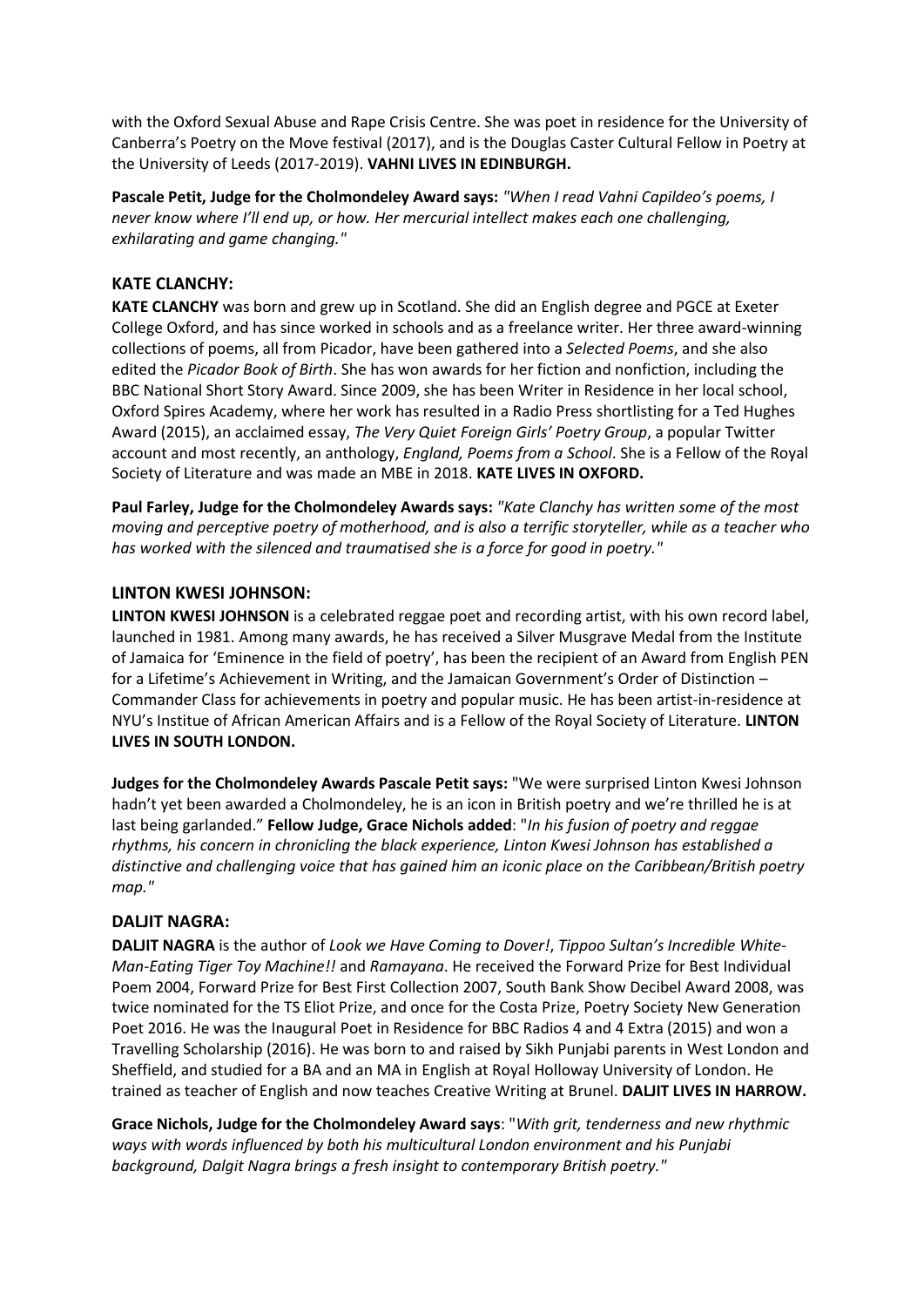### **ZOË SKOULDING:**

**ZOË SKOULDING** is a poet, critic, translator and lecturer in creative writing. She read English at Exeter University, taught at an international school in India, and then worked as an English teacher in North Wales. Since gaining a PhD from Bangor University in 2005 she has taught creative writing there and is currently Reader in the School of English Literature. Her collections of poetry include *Remains of a Future City* (Seren, 2008), longlisted for Wales Book of the Year 2009; *The Museum of Disappearing Sounds* (Seren, 2013), shortlisted for the Ted Hughes Award for New Work in Poetry 2014; and *Teint: For the Bièvre* (Hafan Books, 2016). She directed the collaborative translation project Metropoetica with Literature Across Frontiers 2009–11, which linked women poets in several European cities. She often performs her work in cross-art-form contexts, collaborating with artists and musicians or combining vocal and electronic sound. She was the co-founder and artistic director of the North Wales International Poetry Festival 2012–17. She lives on the island of Anglesey. **ZOË LIVES IN ANGLESEY, NORTH WALES.**

**Rod Mengham, Judge for the Cholmondeley Awards says:** *"Zoë Skoulding is a truly international poet whose work is earthed into real places but tuned into rich and strange frequencies--it sends the language of the senses over frontiers where most poems stop short."*

# **THE ELIZABETH LONGFORD PRIZE FOR HISTORICAL BIOGRAPHY – AWARDED £5,000**

**GILES TREMLETT FOR ISABELLA OF CASTILE: EUROPE'S FIRST GREAT QUEEN BLOOMSBURY)**

**GILES TREMLETT** is Contributing Editor to the *Guardian* and Fellow of the Cañada Blanch Centre at the LSE. He was Madrid correspondent for the *Economist* until 2016 and before that for the *Guardian*. He has lived and written about Spain for the past twenty years and is the author of *Catherine of Aragon: The Spanish Queen of Henry VIII* and *Ghosts of Spain and Its Silent Pasts*. **GILES LIVES IN MADRID.** 

**Roy Foster, Chair of Judges for the Elizabeth Longford Prize says: "***The shortlist for this year's Elizabeth Longford Prize was formidable and varied. However, the judges decided that Giles Tremlett's 'Isabella of Castile' resoundingly struck all the notes which we look for in a historical biography…the impressive combination of scholarly authority and vivid accessibility establishes this biography firmly in the tradition of this Prize".*

# **THE TRAVELLING SCHOLARSHIPS – FIVE WRITERS EACH AWARDED £1575**

**Awarded to British creative writers to enable them to keep in contact with writing colleagues abroad.** 

#### **JENN ASHWORTH:**

**JENN ASHWORTH** was born in 1982 in Preston, Lancashire. She studied English at Newnham College, Cambridge and Creative Writing at the Centre for New Writing at the University of Manchester. In 2009 her first novel, *A Kind of Intimacy*, won a Betty Trask Award. On the publication of her second novel, *Cold Light*, in 2011, she was featured on the BBC's Culture Show as one of the UK's 12 best new novelists. *The Friday Gospels* was published to resounding critical acclaim in 2013, and her fourth novel, *Fell*, was published by Sceptre in 2016. Jenn is a co-founder of Curious Tales – a publishing collective, with Emma Jane Unsworth and Richard Hirst. Curious Tales has published three illustrated anthologies and an enormous interactive novel in the shape of Preston Bus Station. She collaborated with Richard Hirst again in the writing of *The Night Visitors*, a horror novella published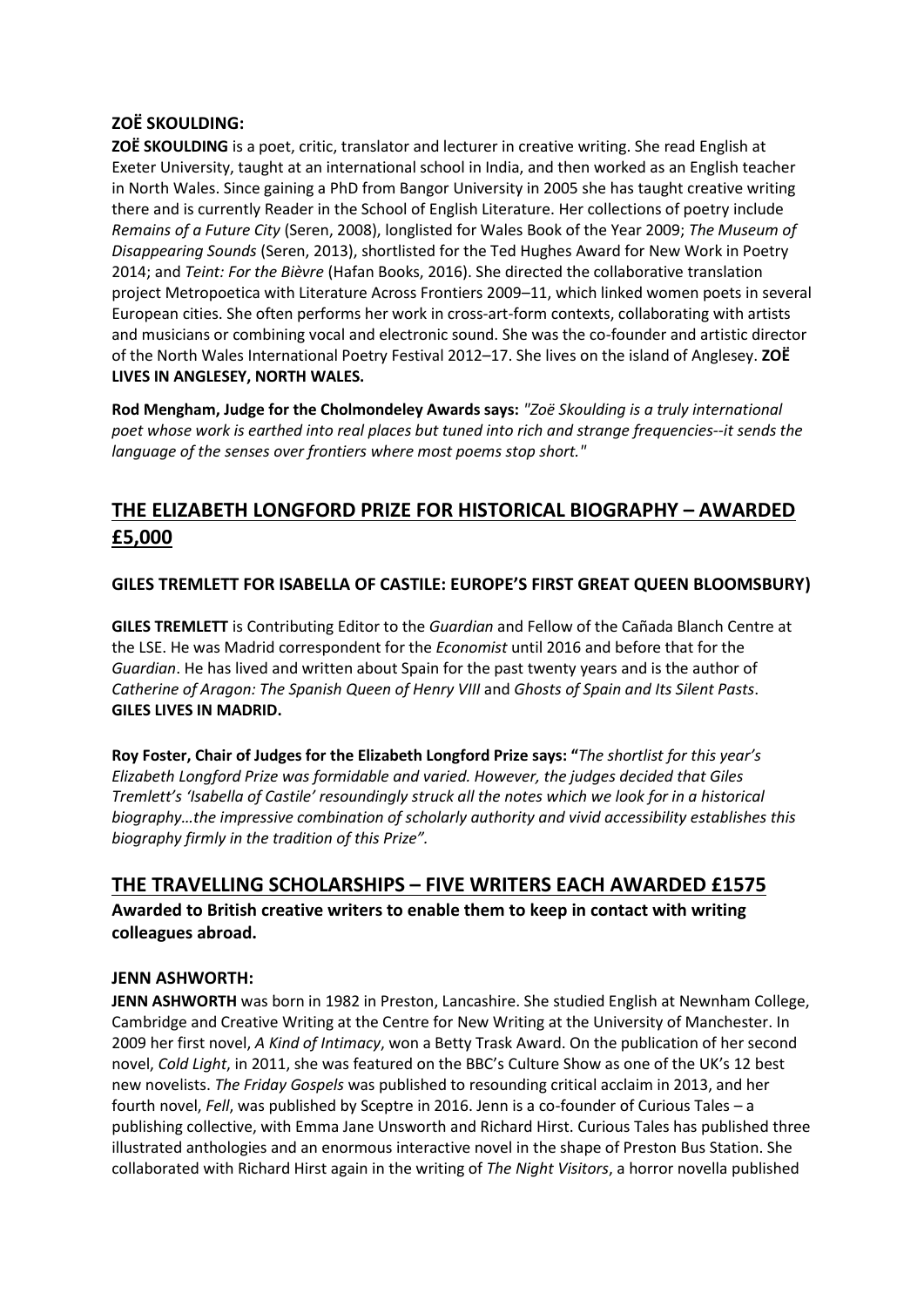by Dead Ink Books. Her short stories have been collected in 'best of' anthologies and broadcast on BBC Radios 3 and 4. She reviews fiction for the *Guardian*, lectures in Creative Writing at Lancaster University and also tutors regularly for Arvon. **JENN LIVES IN LANCASTER.**

#### **TASH AW:**

**TASH AW** was born in Taipei and grew up in Malaysia. He is the author of three novels – *The Harmony Silk Factory* (2005), *Map of the Invisible World* (2009) and *Five Star Billionaire* (2013), as well as a family memoir, *The Face: Strangers on a Pier* (2016). His work has won the Whitbread and Commonwealth Prizes, an O. Henry Prize, and appeared in *The New Yorker* and the landmark *Granta 10*. He is a regular contributor to the *New York Times*, the *London Review of Books* and the *Guardian*. **TASH LIVES IN LONDON.**

#### **JESSIE GREENGRASS:**

**JESSIE GREENGRASS** was born in 1982. She studied philosophy in Cambridge and London, where she now lives with her partner and their two children. Her collection of short stories, *An Account of the Decline of the Great Auk, According to One Who Saw It*, won a Somerset Maugham Award and the Edge Hill Prize in 2016 and was shortlisted for the 2016 Sunday Times/PF+D Young Writer of the Year Award. Her first novel, *Sight*, was published earlier this year and shortlisted for the Women's Prize for Fiction. **JESSIE LIVES IN LONDON.**

#### **JAMES HARPUR:**

**JAMES HARPUR** read Classics, then English, at Trinity College, Cambridge, and has had five poetry collections published by Anvil Press, including *A Vision of Comets* which was based on the poems that won him an Eric Gregory Award in 1985. He has taught English in Crete and worked as a lexicographer and a freelance editor in publishing. His new collection, *The White Silhouette*  (Carcanet) was published last month. His work has won many awards and bursaries, including three Arts Council of Ireland/An Chomhairle Ealaíon Literary awards, and has appeared in periodicals and national newspapers (including *The Irish Times*, the *Irish Examiner*, the *Guardian*, *Financial Times*, and the *Independent*), on national and local radio (including RTÉ Radio 1 and BBC Radio 4), and on public transport. He broadcasts regularly on RTÉ on the programmes *Sunday Miscellany* and *A Living Word*. **JAMES LIVES IN WEST CORK, IRELAND**

#### **SUDHIR HAZAREESINGH:**

**SUDHIR HAZAREESINGH** is a specialist in French political and cultural history. Born in Mauritius, where he received his primary and secondary education, he studied at Oxford, receiving his doctorate in 1990, since when he has been a tutor in Politics at Balliol College, Oxford. His most recent book, *How the French Think*, 2015, has been translated into French, Arabic, and Mandarin. He writes regularly for the *Times Literary Supplement*, and is a frequent commentator on French politics in the national press; he also contributes to various French media on political and cultural issues (such as the radio station France Culture, and also the news channel France 24). **SUDHIR LIVES IN OXFORD.**

**THE AUTHORS' AWARDS** is a unique evening of celebration with each award chosen *by* authors *for* authors and judged by celebrated authors, writers and poets, many former winners themselves. Supporting and empowering writers of fiction, non-fiction and poetry and giving them time and resources to enable creativity is a key part of the Society of Authors' ethos and during the evening two new Awards were announced; **The Paul Torday Memorial Prize for Debut Novelists over 60** created in honour of Paul and with a prize fund of £1,000 to be awarded in 2019 and **The Queen's Knickers Award**, a new prize funded by author of